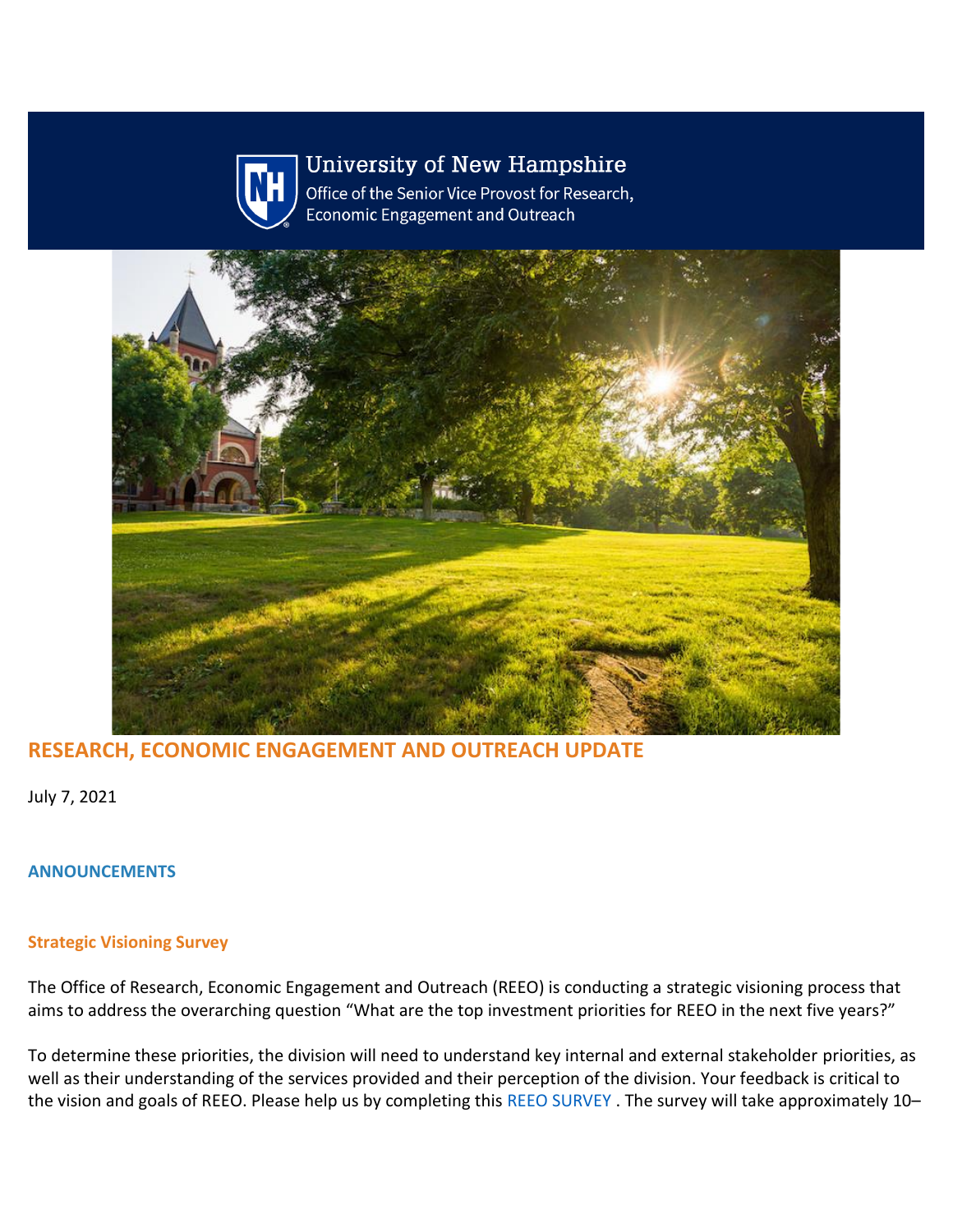15 minutes to complete. In addition to this questionnaire, the REEO office will host open forums and small group interviews as well as reach out to key internal and external partners.

The survey will be open through July 19.

# **COVID-19 Funding and Research Resources**

See [COVID-19 Funding Opportunities, Research Priorities, and Resources](https://nam12.safelinks.protection.outlook.com/?url=https%3A%2F%2Fclick.send.unh.edu%2F%3Fqs%3D9a9fd81475ad414520b15eefff3202c3b13aec581eb8810fcc8b29be16b25544fbd747d89a9149805770fd28654f574f3613e906e42d0598&data=04%7C01%7CNicole.Hentz%40unh.edu%7Cfa5fc7a7b7734435f33708d94171a0c0%7Cd6241893512d46dc8d2bbe47e25f5666%7C0%7C0%7C637612778550865535%7CUnknown%7CTWFpbGZsb3d8eyJWIjoiMC4wLjAwMDAiLCJQIjoiV2luMzIiLCJBTiI6Ik1haWwiLCJXVCI6Mn0%3D%7C1000&sdata=t5HZM29nrgfyJ2hcT1manuF%2F5mI0PebQxA1LVWtJKqg%3D&reserved=0) and the Quick Guide - [Resources Supporting](https://nam12.safelinks.protection.outlook.com/?url=https%3A%2F%2Fclick.send.unh.edu%2F%3Fqs%3Ddf88d1efafce37c1f26862f3a530391091d6ea0bd8061a722b7aaf89d06f0472a3833c0539774efb38fd1f7a2e0d682dbce1179a7f24edeb&data=04%7C01%7CNicole.Hentz%40unh.edu%7Cfa5fc7a7b7734435f33708d94171a0c0%7Cd6241893512d46dc8d2bbe47e25f5666%7C0%7C0%7C637612778550875526%7CUnknown%7CTWFpbGZsb3d8eyJWIjoiMC4wLjAwMDAiLCJQIjoiV2luMzIiLCJBTiI6Ik1haWwiLCJXVCI6Mn0%3D%7C1000&sdata=HCilAURWEyRw3bKZw4i3XNEHluCd9fg%2FxHikK3YUTiE%3D&reserved=0)  [COVID-19 Research.](https://nam12.safelinks.protection.outlook.com/?url=https%3A%2F%2Fclick.send.unh.edu%2F%3Fqs%3Ddf88d1efafce37c1f26862f3a530391091d6ea0bd8061a722b7aaf89d06f0472a3833c0539774efb38fd1f7a2e0d682dbce1179a7f24edeb&data=04%7C01%7CNicole.Hentz%40unh.edu%7Cfa5fc7a7b7734435f33708d94171a0c0%7Cd6241893512d46dc8d2bbe47e25f5666%7C0%7C0%7C637612778550875526%7CUnknown%7CTWFpbGZsb3d8eyJWIjoiMC4wLjAwMDAiLCJQIjoiV2luMzIiLCJBTiI6Ik1haWwiLCJXVCI6Mn0%3D%7C1000&sdata=HCilAURWEyRw3bKZw4i3XNEHluCd9fg%2FxHikK3YUTiE%3D&reserved=0)

### **New Graduate Certificate in Acoustics**

The Center for Acoustics Research and Education (CARE) will launch an interdisciplinary Graduate Certificate in Acoustics program, starting in fall 2021. This is a four-course certificate, with two required courses and two elective courses, to develop student competencies in acoustic signal processing, animal bioacoustics, and underwater acoustics. Learn more [here.](https://nam12.safelinks.protection.outlook.com/?url=https%3A%2F%2Fclick.send.unh.edu%2F%3Fqs%3Ddf88d1efafce37c1a4173e9d05dca9ca62f341393f8ccabb38b6e3ef5e9c27ceeb6c0d33ca0c8f753d8382b2d81a44d5df16758e61359b69&data=04%7C01%7CNicole.Hentz%40unh.edu%7Cfa5fc7a7b7734435f33708d94171a0c0%7Cd6241893512d46dc8d2bbe47e25f5666%7C0%7C0%7C637612778550885521%7CUnknown%7CTWFpbGZsb3d8eyJWIjoiMC4wLjAwMDAiLCJQIjoiV2luMzIiLCJBTiI6Ik1haWwiLCJXVCI6Mn0%3D%7C1000&sdata=uTYz9uHjJAP9qGrMwk%2Ftk6%2B5bB7EVboy9%2BrJSkLeUeY%3D&reserved=0)

# **NIH Delays Implementation of New Biosketch Format Until January 25, 2022**

Use of the new format for the biosketch previously announced to take place as of May 25, 2021 has been delayed until January 25, 2022 ( [NOT-OD-21-110\)](https://nam12.safelinks.protection.outlook.com/?url=https%3A%2F%2Fclick.send.unh.edu%2F%3Fqs%3Ddf88d1efafce37c1d17d806bc8c54c16d74eda339dcaf0ad1c3cdaabe9a613d86d9f277cb46db5e4d2a98fb46c2b33fa900fbb704045cb2a&data=04%7C01%7CNicole.Hentz%40unh.edu%7Cfa5fc7a7b7734435f33708d94171a0c0%7Cd6241893512d46dc8d2bbe47e25f5666%7C0%7C0%7C637612778550885521%7CUnknown%7CTWFpbGZsb3d8eyJWIjoiMC4wLjAwMDAiLCJQIjoiV2luMzIiLCJBTiI6Ik1haWwiLCJXVCI6Mn0%3D%7C1000&sdata=MZ9FtECJPcN%2BuyeEXTPDrQuNzhoYu3ynjNftn%2FT1p%2Fs%3D&reserved=0). Resources in the [RD Digital Library NIH Folder](https://nam12.safelinks.protection.outlook.com/?url=https%3A%2F%2Fclick.send.unh.edu%2F%3Fqs%3Ddf88d1efafce37c14f0612f6436fa218ef87ce027eaf3bdcadc843e3279f605aa54391288befd379eec4d5588fd1adc812095d9af59a7dc4&data=04%7C01%7CNicole.Hentz%40unh.edu%7Cfa5fc7a7b7734435f33708d94171a0c0%7Cd6241893512d46dc8d2bbe47e25f5666%7C0%7C0%7C637612778550895517%7CUnknown%7CTWFpbGZsb3d8eyJWIjoiMC4wLjAwMDAiLCJQIjoiV2luMzIiLCJBTiI6Ik1haWwiLCJXVCI6Mn0%3D%7C1000&sdata=noXxkrubXbH1hKmdiCVIqFMLEzqC6KK7gIz5rfTv7Gs%3D&reserved=0) have been updated to reflect this change.

# **NSF Introduces New Program to Foster Creativity to Help Society**

The [GERMINATION: Germination of Research Questions for Addressing Critical Societal Challenge](https://nam12.safelinks.protection.outlook.com/?url=https%3A%2F%2Fclick.send.unh.edu%2F%3Fqs%3Ddf88d1efafce37c1cfebcfee1f2e686690b6ba5f0b869b5bb6778d8892e75036ff4e400f03df1e0dd0a85235cfea23a9b8bbf2054ed45364&data=04%7C01%7CNicole.Hentz%40unh.edu%7Cfa5fc7a7b7734435f33708d94171a0c0%7Cd6241893512d46dc8d2bbe47e25f5666%7C0%7C0%7C637612778550895517%7CUnknown%7CTWFpbGZsb3d8eyJWIjoiMC4wLjAwMDAiLCJQIjoiV2luMzIiLCJBTiI6Ik1haWwiLCJXVCI6Mn0%3D%7C1000&sdata=tkfrGJCwIv5zMv8qAgdMZDlj4zIa%2F77480KLQY%2BoUhU%3D&reserved=0) program seeks to understand whether pedagogical frameworks can be developed to train academics to formulate research questions that result in transformative impacts on key societal needs. Specifically, the GERMINATION program funds development of innovative frameworks, platforms and/or environments that increase the ability of academic researchers, from graduate students through to mid-senior career faculty, to develop research questions. The platforms are expected to encompass creation and implementation of tools, resources and training activities to promote development of key skills and mindsets that increase the capacity of participants to formulate novel research questions with substantive potential for impact. An important consideration is the potential for scalability of GERMINATION approaches beyond the initial institutional test-bed site.

NOTE: UNH is limited to one proposal to this program. Please contact [Mark Milutinovich](mailto:Mark.Milutinovich@unh.edu) if you're interested in applying.

#### **UP-2-NIH**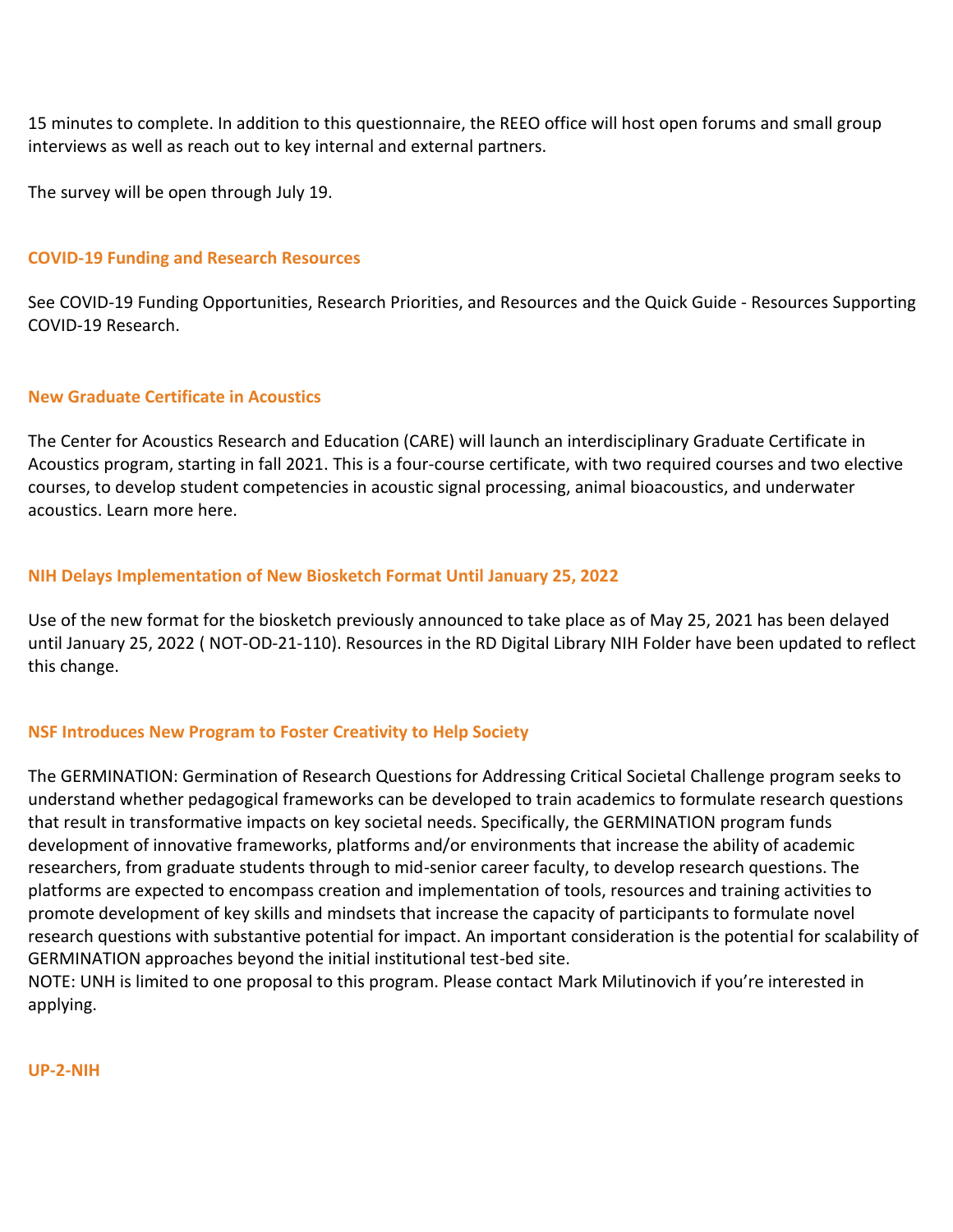This UNH program to help participants develop the skills necessary to successfully compete for funding by the National Institutes of Health will be offered in AY2021-2022.

If you missed the recent information sessions, you can view the [slides](https://nam12.safelinks.protection.outlook.com/?url=https%3A%2F%2Fclick.send.unh.edu%2F%3Fqs%3Ddf88d1efafce37c1ff7a32adc9d70c2b501248e5df2aa8e1602a38123f65b920dbd3cdb673dbe581af778087da0982874508c0b9a1ee581d&data=04%7C01%7CNicole.Hentz%40unh.edu%7Cfa5fc7a7b7734435f33708d94171a0c0%7Cd6241893512d46dc8d2bbe47e25f5666%7C0%7C0%7C637612778550905510%7CUnknown%7CTWFpbGZsb3d8eyJWIjoiMC4wLjAwMDAiLCJQIjoiV2luMzIiLCJBTiI6Ik1haWwiLCJXVCI6Mn0%3D%7C1000&sdata=%2FlaNZiVaMKKlOtG8UJY5jMu5t2yK4snTfHLpsVrPaaQ%3D&reserved=0) an[d video.](https://nam12.safelinks.protection.outlook.com/?url=https%3A%2F%2Fclick.send.unh.edu%2F%3Fqs%3Ddf88d1efafce37c1f7151cfea28bcd71400ec00c88ba33c07bc465314d14be3ff72fc711b4ce40cd69c6b685afeb92b0f59a40d8262474a2&data=04%7C01%7CNicole.Hentz%40unh.edu%7Cfa5fc7a7b7734435f33708d94171a0c0%7Cd6241893512d46dc8d2bbe47e25f5666%7C0%7C0%7C637612778550905510%7CUnknown%7CTWFpbGZsb3d8eyJWIjoiMC4wLjAwMDAiLCJQIjoiV2luMzIiLCJBTiI6Ik1haWwiLCJXVCI6Mn0%3D%7C1000&sdata=o65T2jaa%2BoQl53P11%2FTCYEKU0K0OCMQ%2FePXIwhIwwEA%3D&reserved=0) UP-2-NIH information and application materials are available [here.](https://nam12.safelinks.protection.outlook.com/?url=https%3A%2F%2Fclick.send.unh.edu%2F%3Fqs%3Ddf88d1efafce37c15fbae413ac6e555ebd4f4ed26cbdcb7b360f52ee0846e418d92b9db49c79d715e063be4b4c6224dd270377ba97ccd73a&data=04%7C01%7CNicole.Hentz%40unh.edu%7Cfa5fc7a7b7734435f33708d94171a0c0%7Cd6241893512d46dc8d2bbe47e25f5666%7C0%7C0%7C637612778550915504%7CUnknown%7CTWFpbGZsb3d8eyJWIjoiMC4wLjAwMDAiLCJQIjoiV2luMzIiLCJBTiI6Ik1haWwiLCJXVCI6Mn0%3D%7C1000&sdata=VkYQT71QSQh8RvpPd3h0F9EH9T%2F0cBAGdteF1Nl6HKk%3D&reserved=0) Questions? Contact [Lynnette Hentges](mailto:lynnette.hentges@unh.edu) or [Mark Milutinovich.](mailto:mark.milutinovich@unh.edu)

### **What Sustains Us?**

Help UNH maintain its valuable [platinum STARS rating,](https://nam12.safelinks.protection.outlook.com/?url=https%3A%2F%2Fclick.send.unh.edu%2F%3Fqs%3Ddf88d1efafce37c1ed50ab7480a0c67a757c1630de5daf9d31e76014dc76b5b8841fe2daddbb9db9e6a6b5d15c20b544c7990545fc2b6a3b&data=04%7C01%7CNicole.Hentz%40unh.edu%7Cfa5fc7a7b7734435f33708d94171a0c0%7Cd6241893512d46dc8d2bbe47e25f5666%7C0%7C0%7C637612778550915504%7CUnknown%7CTWFpbGZsb3d8eyJWIjoiMC4wLjAwMDAiLCJQIjoiV2luMzIiLCJBTiI6Ik1haWwiLCJXVCI6Mn0%3D%7C1000&sdata=u9H7ENQJmLUeWBX7Gg%2Ft2VxGdfVuPzDMersILkaYc2c%3D&reserved=0) which is up for renewal this summer, by taking the short ["What Sustains Us?" learning module](https://nam12.safelinks.protection.outlook.com/?url=https%3A%2F%2Fclick.send.unh.edu%2F%3Fqs%3Ddf88d1efafce37c101eb4d2f022ea1d370945bdda1919777fd36b431968f5921af6af7549870b08ca0ac8309dac279d2479d9a57c3a2cad8&data=04%7C01%7CNicole.Hentz%40unh.edu%7Cfa5fc7a7b7734435f33708d94171a0c0%7Cd6241893512d46dc8d2bbe47e25f5666%7C0%7C0%7C637612778550925501%7CUnknown%7CTWFpbGZsb3d8eyJWIjoiMC4wLjAwMDAiLCJQIjoiV2luMzIiLCJBTiI6Ik1haWwiLCJXVCI6Mn0%3D%7C1000&sdata=YCivLmpxMbbPjDcXXbnpt%2F0ErFxhIAZTralVH6E72jo%3D&reserved=0) by July 30. This online tutorial features brief, engaging videos and quiz questions to help refresh your knowledge of sustainability at UNH. UNH's STARS platinum renewal depends on widespread community participation.

### **Research Development Newsletters**

- Research Development & Grant Writing News [June 2021](https://nam12.safelinks.protection.outlook.com/?url=https%3A%2F%2Fclick.send.unh.edu%2F%3Fqs%3Ddf88d1efafce37c1129c1645fa89334a197646f0150b02f0fc0b289598706adbc85c2b86a33a9e68ff712dd994ac5289ffa8d72743ae81ae&data=04%7C01%7CNicole.Hentz%40unh.edu%7Cfa5fc7a7b7734435f33708d94171a0c0%7Cd6241893512d46dc8d2bbe47e25f5666%7C0%7C0%7C637612778550925501%7CUnknown%7CTWFpbGZsb3d8eyJWIjoiMC4wLjAwMDAiLCJQIjoiV2luMzIiLCJBTiI6Ik1haWwiLCJXVCI6Mn0%3D%7C1000&sdata=%2BAIaNQufwhfa0YZHrvtnR6uGNWo989gs8v3SV0F9wz8%3D&reserved=0)
- Lewis-Burke's Monthly Defense Policy newsletter [June 2021](https://nam12.safelinks.protection.outlook.com/?url=https%3A%2F%2Fclick.send.unh.edu%2F%3Fqs%3Ddf88d1efafce37c1c7f285eff0398a6c478dcbcc6b5406e992b0db8b817a6d6e4e7c024f79b8e751958e3c5ab4caf3bb0c7d88016fd02a1a&data=04%7C01%7CNicole.Hentz%40unh.edu%7Cfa5fc7a7b7734435f33708d94171a0c0%7Cd6241893512d46dc8d2bbe47e25f5666%7C0%7C0%7C637612778550935493%7CUnknown%7CTWFpbGZsb3d8eyJWIjoiMC4wLjAwMDAiLCJQIjoiV2luMzIiLCJBTiI6Ik1haWwiLCJXVCI6Mn0%3D%7C1000&sdata=o%2FDxtwIKgOvU9VmLgS%2FiYSQ8GllF%2FdRgnzJzkuxn%2FQw%3D&reserved=0)

#### **Workshop Resources**

Did you miss a workshop? Slides and resources from past programs are available on the Research and Large Center Developmen[t website a](https://nam12.safelinks.protection.outlook.com/?url=https%3A%2F%2Fclick.send.unh.edu%2F%3Fqs%3Ddf88d1efafce37c14929faf9bf6262fced1446d99cb4eb4198f825aa651d869c2c032e452167474e523245e81c518d16880099fd58cee8d7&data=04%7C01%7CNicole.Hentz%40unh.edu%7Cfa5fc7a7b7734435f33708d94171a0c0%7Cd6241893512d46dc8d2bbe47e25f5666%7C0%7C0%7C637612778550935493%7CUnknown%7CTWFpbGZsb3d8eyJWIjoiMC4wLjAwMDAiLCJQIjoiV2luMzIiLCJBTiI6Ik1haWwiLCJXVCI6Mn0%3D%7C1000&sdata=J1x0bQ94Gp7LcoqvG0ci5B9Z%2BFDy0IUOxDZ0rg4JOZ0%3D&reserved=0)nd the Research Communications Academy [website.](https://nam12.safelinks.protection.outlook.com/?url=https%3A%2F%2Fclick.send.unh.edu%2F%3Fqs%3Ddf88d1efafce37c1e873da47cf3936b4176a76d2fe1e2f4187d5770b0191142cec71f62e31df0df499e42496b154aca765f0bae241419d85&data=04%7C01%7CNicole.Hentz%40unh.edu%7Cfa5fc7a7b7734435f33708d94171a0c0%7Cd6241893512d46dc8d2bbe47e25f5666%7C0%7C0%7C637612778550945490%7CUnknown%7CTWFpbGZsb3d8eyJWIjoiMC4wLjAwMDAiLCJQIjoiV2luMzIiLCJBTiI6Ik1haWwiLCJXVCI6Mn0%3D%7C1000&sdata=Kr00hQmtdZDiuett69pDo7gH01ICf3o2awTTceC%2FHGM%3D&reserved=0)

# **Limited Submission Programs to Act on Now**

Because some sponsors limit the number of applications from an institution, please contact [Mark Milutinovich](mailto:mark.milutinovich@unh.edu) as soon as possible if you are interested in applying to any of the following. Be sure to watch for our email at the start of each month for a more comprehensive list or check [current LSP Deadlines.](https://nam12.safelinks.protection.outlook.com/?url=https%3A%2F%2Fclick.send.unh.edu%2F%3Fqs%3Ddf88d1efafce37c1df0ae7515663bcc105a4f37a1f6e90c8db89ecfd9b3820eee0cddb30c0cbcbc2d736c4d719027108877191a6d03825db&data=04%7C01%7CNicole.Hentz%40unh.edu%7Cfa5fc7a7b7734435f33708d94171a0c0%7Cd6241893512d46dc8d2bbe47e25f5666%7C0%7C0%7C637612778550945490%7CUnknown%7CTWFpbGZsb3d8eyJWIjoiMC4wLjAwMDAiLCJQIjoiV2luMzIiLCJBTiI6Ik1haWwiLCJXVCI6Mn0%3D%7C1000&sdata=pBX22Aizibkv%2BOWOJvllRiqBmtmaqnoXYtxiVD1PlpM%3D&reserved=0)

| <b>Deadline</b> | <b>Sponsor</b>                                  | Program                                                                           |
|-----------------|-------------------------------------------------|-----------------------------------------------------------------------------------|
|                 |                                                 |                                                                                   |
| July 8          | <b>National Endowment</b><br>for the Arts (NEA) | Grants for Arts Projects 2, FY 2022 (Previously known as<br><b>NEA Art Works)</b> |
| July 8          | <b>National Science</b><br>Foundation (NSF)     | Partnerships for Innovation - Research Partnerships<br>(PFI-RP) Track             |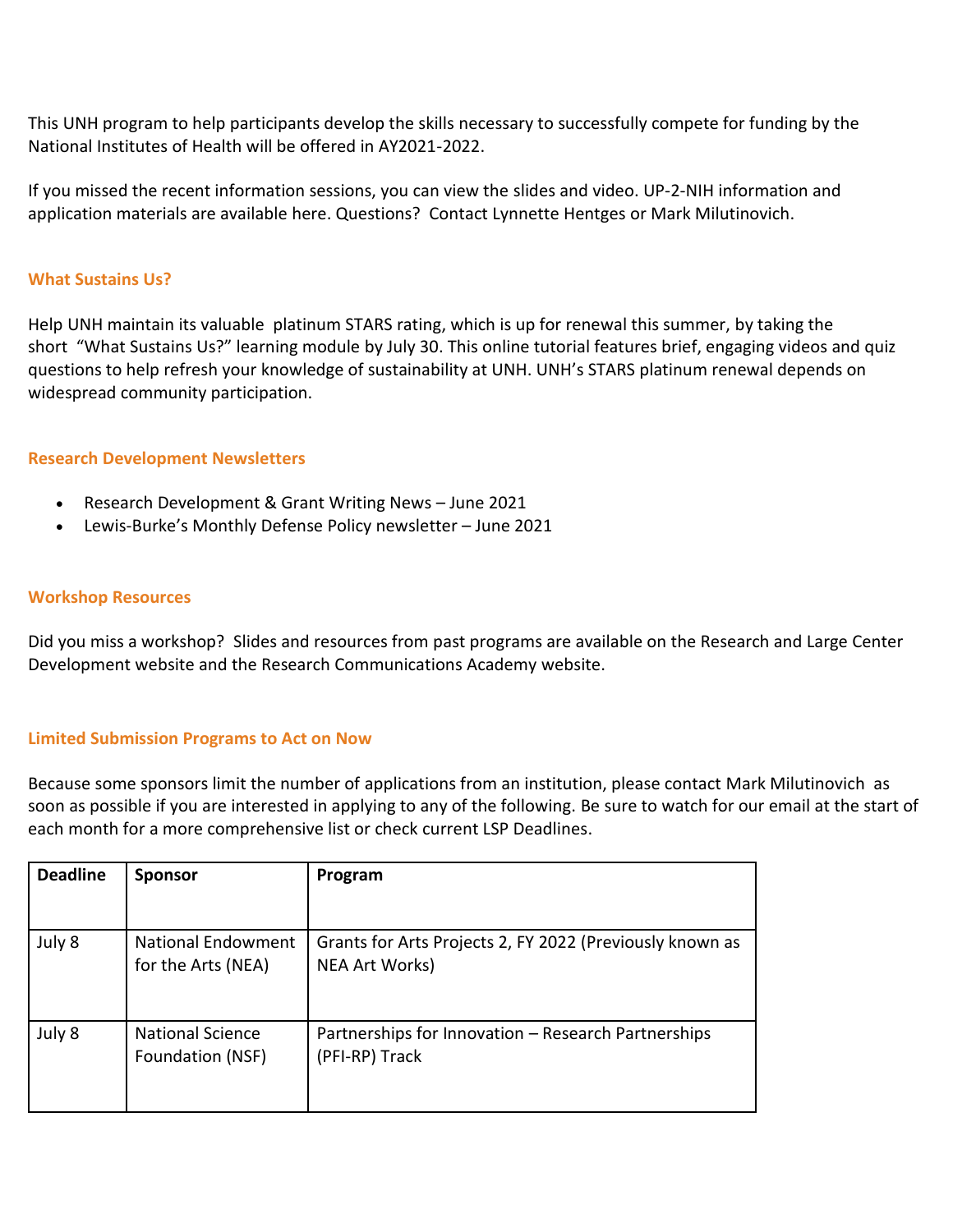| July 28       | <b>NSF</b>                                        | CyberCorps <sup>(R)</sup> Scholarship for Service (SFS)                                                                                                                                                |
|---------------|---------------------------------------------------|--------------------------------------------------------------------------------------------------------------------------------------------------------------------------------------------------------|
| <b>Aug 27</b> | <b>NSF</b>                                        | <b>GERMINATION: Germination of Research Questions for</b><br><b>Addressing Critical Societal Challenges</b>                                                                                            |
| Sept 3        | National Institutes of<br>Health (NIH)            | NIH Director's Early Independence Award                                                                                                                                                                |
| Sept 6        | <b>NSF</b>                                        | National Science Foundation Research Traineeship (NRT)<br>Program                                                                                                                                      |
| Sept 22       | National Endowment<br>for the Humanities<br>(NEH) | Summer Stipends Internal Competition is underway -<br>Deadline: 8/23/21<br>Details: Center for Humanities Funding Opportunities --<br>Summer For more information contact<br>humanities.center@unh.edu |
| Sept 28       | <b>NEH</b>                                        | Infrastructure and Capacity Building Challenge Grants                                                                                                                                                  |

# **Fall Courses of Interest**

INCO 791/GRAD 981 —National Science Foundation (NSF) Graduate Research Fellowship Preparation (GRFP): This fall 2021 course is designed to enable seniors and graduate students to receive information, guidance, and support in applying for the NSF GRFP. Undergraduate student [registration](https://nam12.safelinks.protection.outlook.com/?url=https%3A%2F%2Fclick.send.unh.edu%2F%3Fqs%3Ddf88d1efafce37c186563b046713ca5565a2fd2fb9b390a9a87a792d743e7026c61e40ef817d65a483a56ca60c87fd1d6a9b7e5b31b98344&data=04%7C01%7CNicole.Hentz%40unh.edu%7Cfa5fc7a7b7734435f33708d94171a0c0%7Cd6241893512d46dc8d2bbe47e25f5666%7C0%7C0%7C637612778551005457%7CUnknown%7CTWFpbGZsb3d8eyJWIjoiMC4wLjAwMDAiLCJQIjoiV2luMzIiLCJBTiI6Ik1haWwiLCJXVCI6Mn0%3D%7C1000&sdata=25kydBf9hJbw8uXtmL2d4UTU0lBLvj3Tioj8zDzrpxE%3D&reserved=0) graduate student [registration.](https://nam12.safelinks.protection.outlook.com/?url=https%3A%2F%2Fclick.send.unh.edu%2F%3Fqs%3Ddf88d1efafce37c12164d1bd2aba785fd3e483ed3561831ad51512841dbedd36f169c8cba77966d4f298992f0447aef431b0fb3f727e105c&data=04%7C01%7CNicole.Hentz%40unh.edu%7Cfa5fc7a7b7734435f33708d94171a0c0%7Cd6241893512d46dc8d2bbe47e25f5666%7C0%7C0%7C637612778551005457%7CUnknown%7CTWFpbGZsb3d8eyJWIjoiMC4wLjAwMDAiLCJQIjoiV2luMzIiLCJBTiI6Ik1haWwiLCJXVCI6Mn0%3D%7C1000&sdata=PMQ3HadK5b%2B70RUV8I6lkbrbUa%2F7dVeX0AImfw%2FJ7uY%3D&reserved=0)

GRAD 930 — Ethics in Research and Scholarship (offered online in fall 2021): This is an interdisciplinary graduate seminar where students explore a wide range of issues related to the ethical conduct of research and scholarship. This course helps prepare students to conduct themselves as researchers in accordance with today's standards for scientific integrity and professional ethics. Classes are predominantly discussion-based, relying on case analysis; guest speakers address topics from a variety of perspectives. Completion of this course meets the graduate school's incoming PhD student RCR training requirement as well as the NSF's and the USDA National Institute of Food and Agriculture's RCR training requirement. More information [here,](https://nam12.safelinks.protection.outlook.com/?url=https%3A%2F%2Fclick.send.unh.edu%2F%3Fqs%3Ddf88d1efafce37c11eff4dd217a69a7eb8de91ddbca4004f040dafa90f3c685fc57b029e11816b5ca54c4b5b5fdf90f8f1f6c9591da9a2a3&data=04%7C01%7CNicole.Hentz%40unh.edu%7Cfa5fc7a7b7734435f33708d94171a0c0%7Cd6241893512d46dc8d2bbe47e25f5666%7C0%7C0%7C637612778551015452%7CUnknown%7CTWFpbGZsb3d8eyJWIjoiMC4wLjAwMDAiLCJQIjoiV2luMzIiLCJBTiI6Ik1haWwiLCJXVCI6Mn0%3D%7C1000&sdata=UkA8COtwNqW0S6%2FzrISyA5e8Wm9Z4Unb1nHCWu5hk0I%3D&reserved=0) or contact the instructors, [Julie Simpson](mailto:julie.simpson@unh.edu) or [Maria](mailto:maria.emanuel@unh.edu)  [Emanuel.](mailto:maria.emanuel@unh.edu)

# **National Science Foundation Reference**

NSF just released a handy reference table for Pre-award and Post-award Disclosures Relating to the Biographical [Sketch and Current and Pending Support](https://nam12.safelinks.protection.outlook.com/?url=https%3A%2F%2Fclick.send.unh.edu%2F%3Fqs%3Ddf88d1efafce37c1e4a3558ae344a5156e07d8e5c44bcba450ff614abdd1f6f73996a34f26989fb30b9c979de74801d2a312a894b101967b&data=04%7C01%7CNicole.Hentz%40unh.edu%7Cfa5fc7a7b7734435f33708d94171a0c0%7Cd6241893512d46dc8d2bbe47e25f5666%7C0%7C0%7C637612778551025443%7CUnknown%7CTWFpbGZsb3d8eyJWIjoiMC4wLjAwMDAiLCJQIjoiV2luMzIiLCJBTiI6Ik1haWwiLCJXVCI6Mn0%3D%7C1000&sdata=6xiHaOug%2FsocK6j4Ir2kic5LOinCf0X%2FhZES%2B3kRpCs%3D&reserved=0). This resource can help you identify where these disclosures must be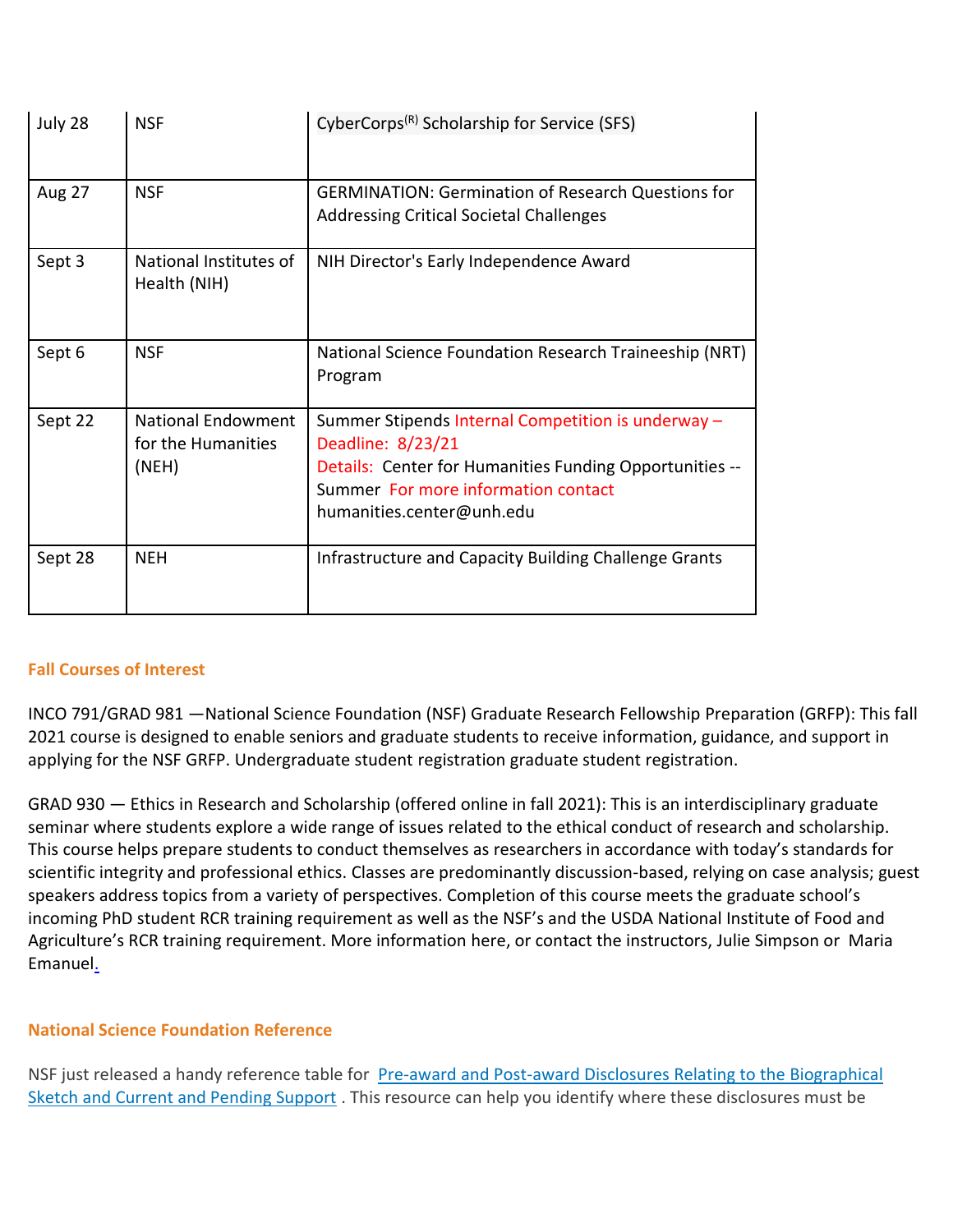provided in proposals as well as project reports to NSF. NSF is planning to release a revised Proposal and Procedures Guide (PAPPG) next week, which will be effective October 4, 2021 and include this resource. NSF encourages applicants and recipients to begin using this resource now.

# **Research Integrity Services Drop-In Zoom Office Hours**

Research Integrity Services (RIS) will continue to offer drop-in Zoom "office hours" through the month of July. Stop by any weekday between 3:00 – 4:00pm through July 30 (except 7/1, 7/2, and 7/5), with your questions about using [Cayuse Human Ethics](https://nam12.safelinks.protection.outlook.com/?url=https%3A%2F%2Fclick.send.unh.edu%2F%3Fqs%3Ddf88d1efafce37c158db268151d3f98f4009f5e66c3aebce9ab805675e9ecbb01d7d3c0e418f6f443bd22d985455975039bb2803cf6dbf23&data=04%7C01%7CNicole.Hentz%40unh.edu%7Cfa5fc7a7b7734435f33708d94171a0c0%7Cd6241893512d46dc8d2bbe47e25f5666%7C0%7C0%7C637612778551025443%7CUnknown%7CTWFpbGZsb3d8eyJWIjoiMC4wLjAwMDAiLCJQIjoiV2luMzIiLCJBTiI6Ik1haWwiLCJXVCI6Mn0%3D%7C1000&sdata=xg8%2BM16p1XGnhSHy6D9fyqO1%2FlB%2BuyI%2BVL4E6AUid%2Bk%3D&reserved=0) for IRB applications, using [Cayuse Outside Interests](https://nam12.safelinks.protection.outlook.com/?url=https%3A%2F%2Fclick.send.unh.edu%2F%3Fqs%3Ddf88d1efafce37c16f8c85c5443d7063aedec44b68e2e88457ff20b3f210eec6fa2d94c63cee2c5fdb4a0ce8e22a9d610907794cf973bfda&data=04%7C01%7CNicole.Hentz%40unh.edu%7Cfa5fc7a7b7734435f33708d94171a0c0%7Cd6241893512d46dc8d2bbe47e25f5666%7C0%7C0%7C637612778551035436%7CUnknown%7CTWFpbGZsb3d8eyJWIjoiMC4wLjAwMDAiLCJQIjoiV2luMzIiLCJBTiI6Ik1haWwiLCJXVCI6Mn0%3D%7C1000&sdata=KIKTDR2C9NhQoQXHxrTX4ctLNjqqSOeu114ZU%2BwuCg8%3D&reserved=0) for external activity disclosures, or general research compliance matters. Click the hyperlinks for more information, including the current Zoom link and up-to-date schedule.

# **UNH Open Access Publishing Fund**

This fund supports UNH authors who want to make their scholarly work available to all readers immediately upon publication by paying reasonable publication fees required by many open access publication venues, providing up to \$1,000 per publication. A maximum of \$2,000 can be awarded to an individual author in the course of a fiscal year (July 1 - June 30). Refer to the [guidelines](https://nam12.safelinks.protection.outlook.com/?url=https%3A%2F%2Fclick.send.unh.edu%2F%3Fqs%3Ddf88d1efafce37c171d62c44304015548fe5910ca87e825bc393ff17972851736fd18e24ad982cf0cb8b4cbc76e59e272af0e9fa2c889177&data=04%7C01%7CNicole.Hentz%40unh.edu%7Cfa5fc7a7b7734435f33708d94171a0c0%7Cd6241893512d46dc8d2bbe47e25f5666%7C0%7C0%7C637612778551035436%7CUnknown%7CTWFpbGZsb3d8eyJWIjoiMC4wLjAwMDAiLCJQIjoiV2luMzIiLCJBTiI6Ik1haWwiLCJXVCI6Mn0%3D%7C1000&sdata=WNJjn%2FwQSriMDCbzmvqZIOJeF4dGtrbQN4eNnw7VPdw%3D&reserved=0) for details and applicant and journal eligibility requirements. Deadline: Open until fiscal-year funds are used up. Questions? Contact *Eleta Exline*, Scholarly Communication Librarian.

# **EVENTS**

# **Mass Spectrometry Analysis Workshop**

July 14, 9:00 am – 4:30 pm

# **Fee:** \$20 (includes parking)

This workshop is suitable for beginners and those familiar with applications of mass spectrometry (MS) in biological and environmental sciences. Topics include MS fundamentals, ionization, instrumentation, sample preparation techniques, MS-based proteomics, and sample molecule analysis. Participants will have opportunities to interact with experts in MS at UNH and gain hands-on experience with their submitted samples.

**Requirements:** Proof of completed COVID-19 vaccine or negative PCR COVID-19 test within 72 hours prior to event. Attendees are expected to provide and wear their own face coverings during the event and adhere to UNH's COVID guidelines, including social distancing.

Register [here.](https://nam12.safelinks.protection.outlook.com/?url=https%3A%2F%2Fclick.send.unh.edu%2F%3Fqs%3Ddf88d1efafce37c169e72f318762ad7cf5963eec535ce7234a3cfa61a80e66e5f7e218f9285e4e7726bb3351e50e4ff20839100e7d2a52d7&data=04%7C01%7CNicole.Hentz%40unh.edu%7Cfa5fc7a7b7734435f33708d94171a0c0%7Cd6241893512d46dc8d2bbe47e25f5666%7C0%7C0%7C637612778551045432%7CUnknown%7CTWFpbGZsb3d8eyJWIjoiMC4wLjAwMDAiLCJQIjoiV2luMzIiLCJBTiI6Ik1haWwiLCJXVCI6Mn0%3D%7C1000&sdata=FOEmsvd%2FyI1Y%2F9eCefQlknEcbCmjpzRINzHhpGo3PRM%3D&reserved=0)

# **GOOD NEWS**

The [Center for the Humanities h](https://nam12.safelinks.protection.outlook.com/?url=https%3A%2F%2Fclick.send.unh.edu%2F%3Fqs%3Ddf88d1efafce37c1c637c3f042891d44230f27e2d8d7d271083eadeeb839134a45ef9bcdeea7a7ad0712b0d0f106546f36822f4ffb576577&data=04%7C01%7CNicole.Hentz%40unh.edu%7Cfa5fc7a7b7734435f33708d94171a0c0%7Cd6241893512d46dc8d2bbe47e25f5666%7C0%7C0%7C637612778551045432%7CUnknown%7CTWFpbGZsb3d8eyJWIjoiMC4wLjAwMDAiLCJQIjoiV2luMzIiLCJBTiI6Ik1haWwiLCJXVCI6Mn0%3D%7C1000&sdata=KV6oRIswPJAf5K0y0BymLMyfaC2lM6BQr1jz0tkG%2FjI%3D&reserved=0)as awarded faculty research fellowships to professor of English Brigitte Bailey and associate professor of Spanish Daniel Chávez Landeros. A team of researchers led by EOS research assistant professor Alix Contosta received a grant to study the [seasonal soil freeze-thaw cycle.](https://nam12.safelinks.protection.outlook.com/?url=https%3A%2F%2Fclick.send.unh.edu%2F%3Fqs%3Ddf88d1efafce37c1d42e6cead8a5b97445e21ad62e47979462d46cfbd63adefbfd97aa600d9d8c549c36d9bdf72933e536a8a148675d8e9f&data=04%7C01%7CNicole.Hentz%40unh.edu%7Cfa5fc7a7b7734435f33708d94171a0c0%7Cd6241893512d46dc8d2bbe47e25f5666%7C0%7C0%7C637612778551055425%7CUnknown%7CTWFpbGZsb3d8eyJWIjoiMC4wLjAwMDAiLCJQIjoiV2luMzIiLCJBTiI6Ik1haWwiLCJXVCI6Mn0%3D%7C1000&sdata=KA%2BlwkFTaNzNij5NcFiXuhwGMYJuJk%2BXCLZi54ouT0k%3D&reserved=0) A new NSF-owned ocean-going vessel co-